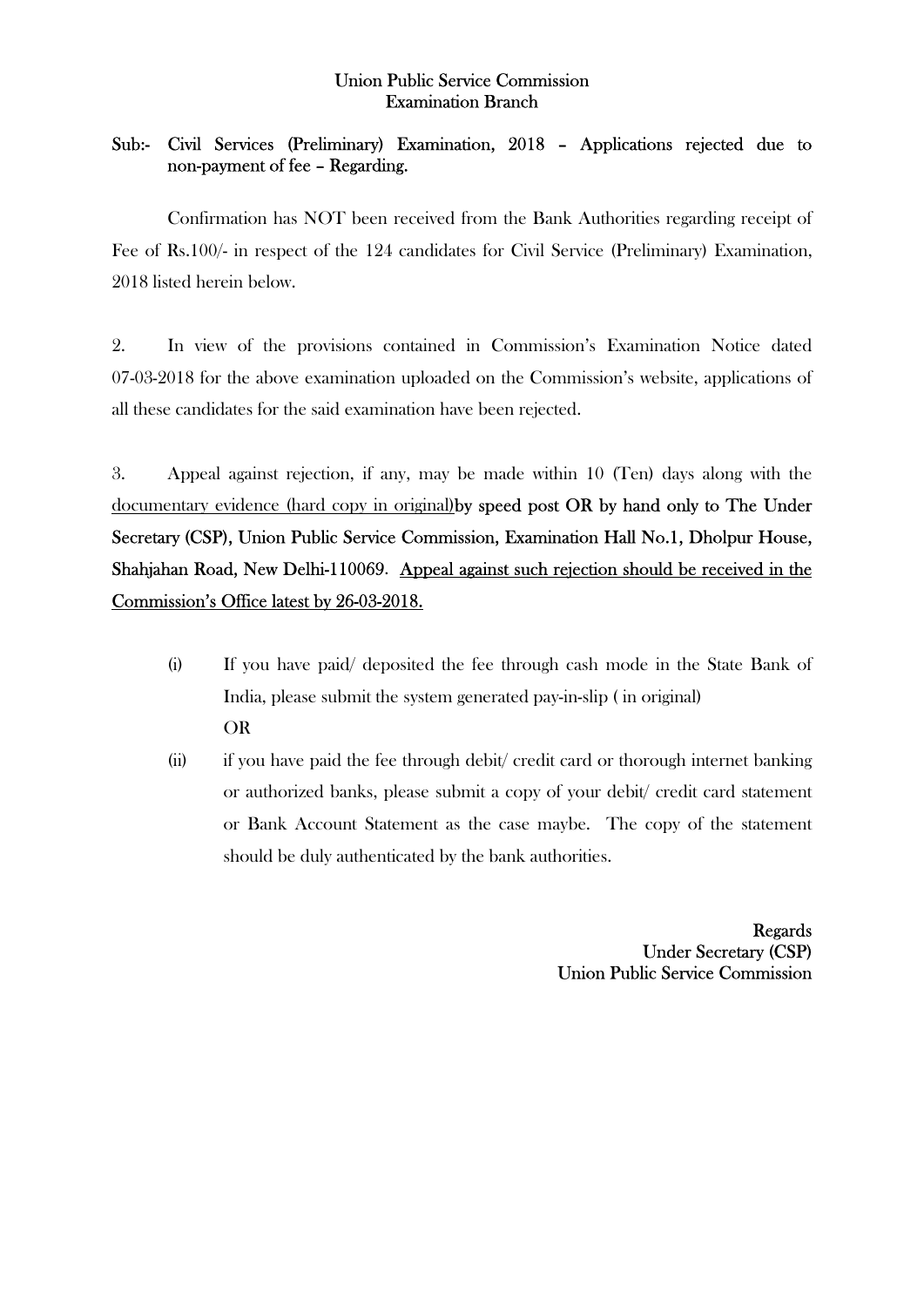## List of candidates

|                | <b>Registration</b> |                                     |                       |                                 |
|----------------|---------------------|-------------------------------------|-----------------------|---------------------------------|
| Sr.No.         | Id                  | <b>Candidate Name</b>               | <b>Transaction Id</b> | <b>Email Id</b>                 |
| 1              | 11812683461         | <b>CHANDRA PRAKASH</b><br>PRAJAPATI | 3924                  | cp221306@gmail.com              |
| $\overline{2}$ | 11816704941         | <b>ANKIT KUMAR</b>                  | 544654564             | theankur28062013@gmail.com      |
| 3              | 11814571658         | PRAFULLA SHARMA                     | <b>MVJZLHGQ</b>       | sprafulla628@gmail.com          |
| 4              | 11814955330         | SANTOSH KR SHARMA                   | 74415219              | santoshks.kgp@gmail.com         |
| 5              | 11814145738         | AJAY SHANKER SHARMA                 | 1176170812            | ajaysharmasharma07594@gmail.com |
| 6              | 11815965572         | <b>BHUSHAN AGRE</b>                 | PAHADESIR             | bhushanagare@gmail.com          |
| $\overline{7}$ | 11814397924         | ASISH KUMAR BRAHMA                  | 13197152              | asish.brahma@gmail.com          |
| 8              | 11818002041         | <b>TEST SOAP</b>                    | 5456546576576         | ss@ss.com                       |
|                |                     | PILLAI ARAVIND                      |                       |                                 |
| 9              | 11817368407         | GOPAKUMAR                           | 18927659              | aravindgp143@gmail.com          |
| 10             | 11814069654         | PATEL KETUL GANPATBHAI              | 94232315              | pketul850@gmail.com             |
| 11             | 11820477362         | <b>GDJF</b>                         | IJ00MQWEX6            | dedart.yun@gmail.com            |
| 12             | 11821957144         | <b>D BFGG DD</b>                    | GI44656985            | fffg@gmail.com                  |
| 13             | 11820961004         | BASAVARAJ                           | 32584665735           | basavaraj1prabhugol@gmail.com   |
| 14             | 11822807731         | AYAZ UL HASSAN                      | AYAZ118228077         | ayazreshi11@gmail.com           |
| 15             | 11812543503         | SOAP                                | 4343423423423         | ranjitkumarpandit@gmail.com     |
| 16             | 11812652820         | ROHAN RAVINDRA PATIL                | 111212132323          | rohanpatil3011993@gmail.com     |
| 17             | 11812849184         | ARINDAM SAMANTA                     | ARIN118128491         | arindamsamantaca1@gmail.com     |
| 18             | 11813143035         | SELVAVINAYAGAN RM                   | 30202942916           | selvavinayagan36@gmail.com      |
| 19             | 11816009496         | UMMER UL HAQ                        | 118523456             | 11umarulhaq@gmail.com           |
| 20             | 11816807043         | RIZWAN PASHA                        | RIZW118168070         | rizwanpasha621@gmail.com        |
| 21             | 11816280492         | KURUVA NAGARAJU                     | 36894214076           | nagarajukuruva143@gmail.com     |
| 22             | 11817139164         | <b>MOHIT KUMAR</b>                  | 118117139164          | mohitkumar13684@gmail.com       |
|                |                     | <b>PAPPULETI</b>                    |                       |                                 |
| 23             | 11818683540         | VENKATASUBBAIAH                     | 33733905672           | pvs8383@gmail.com               |
| 24             | 11818966556         | CHAUDHARI<br>RAJESHKUMAR            | 12565                 | rtchaudhari24@gmail.com         |
| 25             | 11819026219         | ABCD                                | ABCD118190262         | galaxy99samsung@gmail.com       |
| 26             | 11821915353         | LAVLESH KUMAR                       | 1598657905898         | lavleshkumar.bbk@gmail.com      |
| 27             | 11815248288         | <b>VIJAY KUMAR NISHAD</b>           | 20067050692           | vijaynishad577@gmail.com        |
| 28             | 11812296244         | HASANABBA SIRAJUDIIN                | 1234567               | hasanabbasirajuddin@gmail.com   |
| 29             | 11812893654         | ABCD EFG                            | 1234567890            | 2014pceecauj@poornima.org       |
| 30             | 11812671126         | <b>ADARSH M</b>                     | 39876584              | adarshm11498@gmail.com          |
| 31             | 11813424173         | ROUF AHMAD MIR                      | 6270                  | mirrouf7081@gmail.com           |
| 32             | 11814482302         | RINJU VARGHESE                      | 55513778              | rinjumgv@gmail.com              |
| 33             | 11814708921         | <b>MONU</b>                         | 2416512               | 12345@gmail.com                 |
| 34             | 11815015173         | <b>GOKULRAJ D</b>                   | 6313081234            | dgokulraj2009@gmail.com         |
| 35             | 11818709059         | PATEL ADITYA DILIPKUMAR             | 15704658              | patel.aditya40@gmail.com        |
| 36             | 11816842228         | <b>KATARIYA RAJU</b><br>HITESHBHAI  | KATA118168422         | rahulhyadav83@gmail.com         |
| 37             | 11816282653         | SHANTKUMAR                          | 219                   | shantkumarbiradar812@gmail.com  |
|                |                     | PEDDAPALLI SHRAVAN                  |                       |                                 |
| 38             | 11816346601         | <b>KUMAR</b>                        | 5103720199099         | peddapallyshravan@gmail.com     |
| 39             | 11816646743         | <b>BONISON NAG</b>                  | 4591150038902         | bonisonnagp@gmail.com           |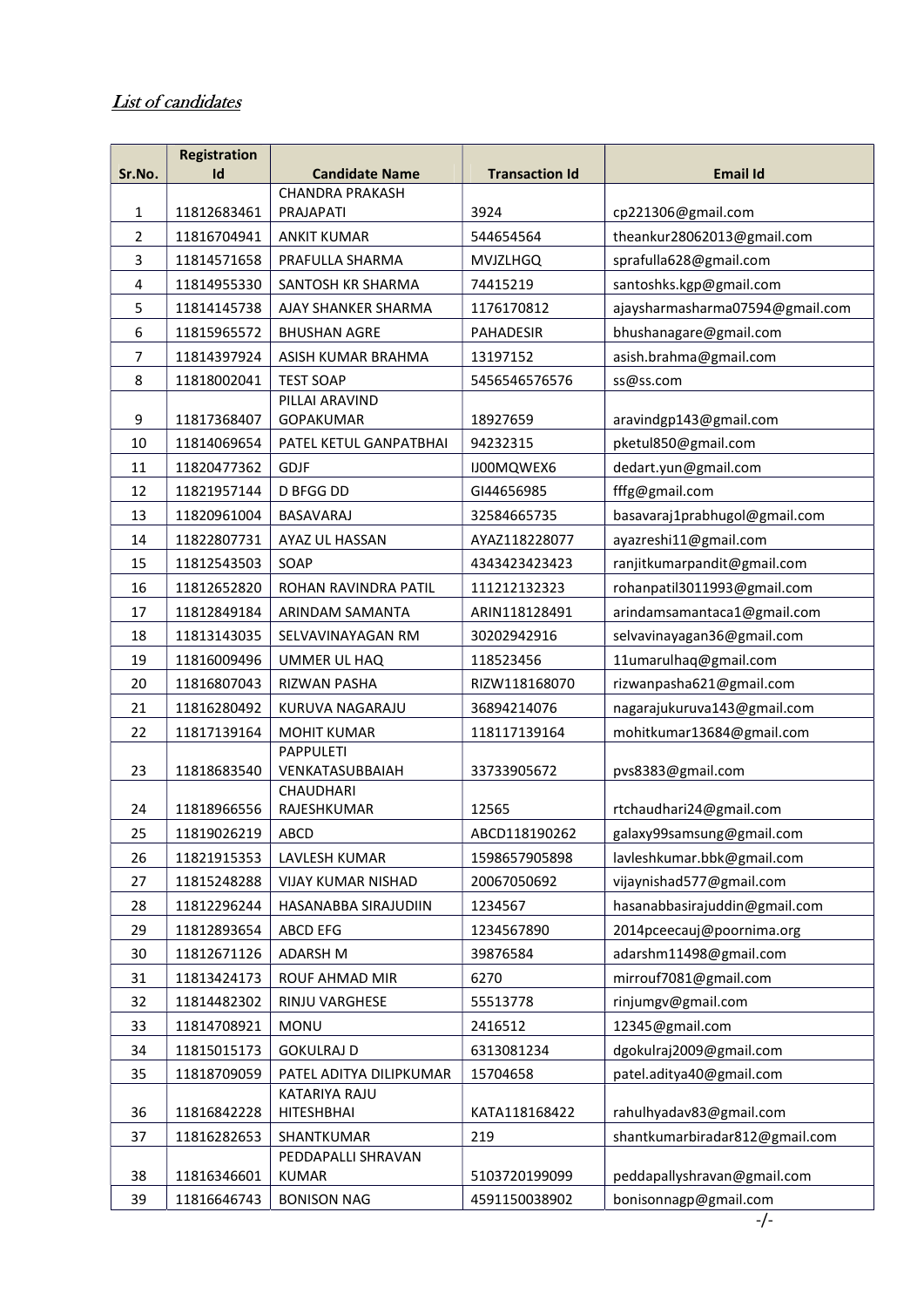| Sr.No. | <b>Registration</b><br>Id | <b>Candidate Name</b>                 | <b>Transaction Id</b> | <b>Email Id</b>                |
|--------|---------------------------|---------------------------------------|-----------------------|--------------------------------|
| 40     | 11813996244               | <b>B RAHUL</b>                        | 71515845              | rahulcivil823@gmail.com        |
|        |                           | MOHAMMED MUDASSIR                     |                       |                                |
| 41     | 11813262336               | <b>HUSSAIN</b>                        | 9327437               | mdmudassir2027@gmail.com       |
| 42     | 11817712225               | ANIL                                  | 121234345656          | alkjhsd@gmail.com              |
| 43     | 11818319724               | <b>MOHD FAYAZ</b>                     | 219                   | mo.fayaz786@gmail.com          |
| 44     | 11819790518               | <b>SHIV MOHAN</b>                     | 8888                  | SHIVMOHANVERMA1996@GMAIL.COM   |
| 45     | 11818903560               | SAMEER                                | SAME118189035         | md.sameer2050@gmail.com        |
| 46     | 11819638033               | <b>BAMANIA ROHIT</b><br>BHAGVANJIBHAI | 79924370              | rohitbamania22@gmail.com       |
| 47     | 11819899916               | SAIYAD MOHAMMAD NABI                  | SAIY118198999         | SAIYAD.MH.NABI@GMAIL.COM       |
| 48     | 11820270031               | <b>MANIK MAHATO</b>                   | 80944854              | shbumach@gmail.com             |
| 49     | 11820478307               | <b>HJEKHESFE</b>                      | IB00BACMX2            | upsc.red@gmail.com             |
| 50     | 11812314053               | MOHAMMED SUHAIL                       | 1234567               | MOHAMMEDSUHAIL233@GMAIL.COM    |
| 51     | 11812412879               | RITESH KUMAR<br>SHRIVASTAVA           | RITE118124128         | srivastava372@gmail.com        |
| 52     | 11812558850               | <b>KADAM RAJESH</b>                   | 124521                | rajkadammm@ymail.com           |
| 53     | 11813417309               | <b>MANOJ KUMAR TOMAR</b>              | MANO118134173         | manojtomarharidwar@gmail.com   |
| 54     | 11813458927               | SHRAVAN KUMAR VERMA                   | 31778750              | shravanverma475@gmail.com      |
| 55     | 11815954636               | <b>MD SAIDUR RAHMAN</b>               | MDSA118159546         | lovemyindia567@gmail.com       |
| 56     | 11816372120               | <b>VIRENDER RAWAL</b>                 | 8888                  | virurawal0786@gmail.com        |
| 57     | 11817940413               | ANIRUDDHA YELEKAR                     | 630                   | aniruddhayelekar@gmail.com     |
| 58     | 11817858684               | MANISH KUMAR DUBEY                    | YPSOTRMHI             | manishkumardubey7322@gmail.com |
| 59     | 11818974259               | AMOHAMED THARIK                       | 80100201              | mdtharik95@gmail.com           |
| 60     | 11819018143               | <b>MOHAN KUMAR</b>                    | 8796778               | ranisoni@gmail.com             |
| 61     | 11820653807               | NANDHAKUMAR M                         | 8489845984            | remannandha012@gmail.com       |
| 62     | 11820804759               | <b>RAJ KUMAR</b>                      | 100                   | rvs.rana01266@gmail.com        |
| 63     | 11821104436               | <b>AKHIL YADAV</b>                    | 12789541789           | jasyadav900@gmail.com          |
| 64     | 11821141990               | SADHAN HALDER                         | 1T85256RDF            | sadhan67@gmail.com             |
| 65     | 11821443250               | NEERAJ KUMAR TIWARI                   | 4591150020509         | neerajktiwari250@gmail.com     |
| 66     | 11812265909               | <b>SOAP TEST</b>                      | 11812                 | a@a.in                         |
| 67     | 11812289346               | RAJ KUMAR                             | 100                   | mr.seoraj@gmail.com            |
| 68     | 11812475954               | <b>SHANI SINGH</b>                    | NAVIN9045             | prcybercafen@gmail.com         |
| 69     | 11812592068               | HASANABBA SIRAJUDIIN                  | 1234567               | HASANABBASIRAJUDDIN@GMAIL.COM  |
| 70     | 11812430790               | NAGENDRA SHARMA                       | NAG1181243079         | nagendrasharma891@gmail.com    |
| 71     | 11814344656               | AADITY JAISWAL                        | 7502411511            | AADITYJ96@GMAIL.COM            |
| 72     | 11814035261               | <b>NITHISH N</b>                      | 8888                  | nithishn496@gmail.com          |
| 73     | 11815890413               | <b>KUMARJIT SAHA</b>                  | KUMA118158904         | SAHAKUMARJIT@YAHOO.IN          |
| 74     | 11817074768               | ROHIT KUMAR MISHRA                    | 8907877735            | rohitkumarmishra890@gmail.com  |
| 75     | 11817108048               | <b>SURYA PRAKASH</b>                  | 100                   | SURYAPARKASH455@GMAIL.COM      |
| 76     | 11815516168               | JITENDRA KUMAR                        | JITENDRAKUMAR         | JITENDRAKUMAR9796@GMAIL.COM    |
| 77     | 11817282311               | <b>AMAN GUPTA</b>                     | 100                   | amanrbgupta@gmail.com          |

-/-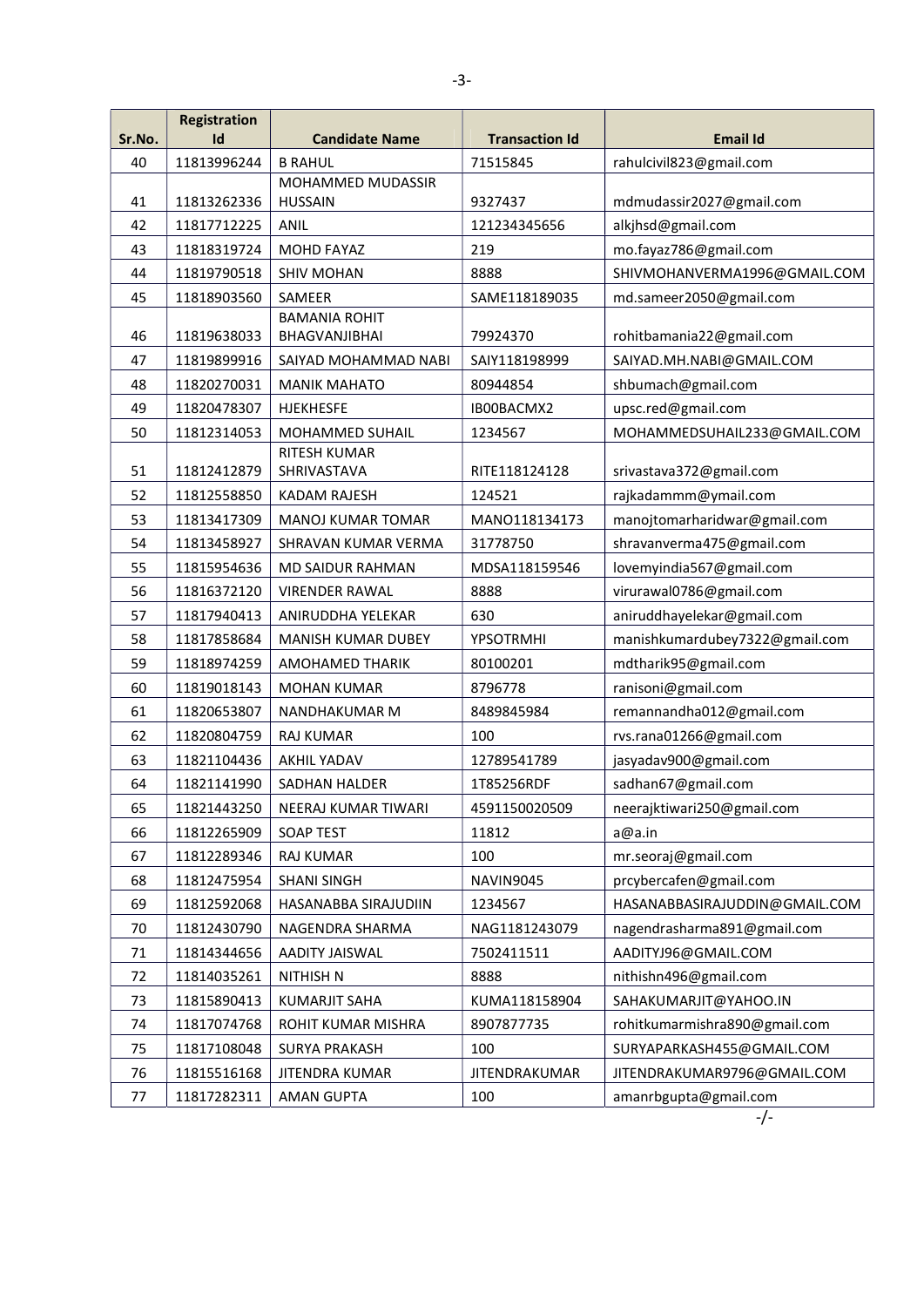| Sr.No. | <b>Registration</b><br>Id | <b>Candidate Name</b>                     | <b>Transaction Id</b> | <b>Email Id</b>               |
|--------|---------------------------|-------------------------------------------|-----------------------|-------------------------------|
| 78     | 11817777785               | SAURABH MISHRA                            | SAUR118177777         | saurabh.mishra201@gmail.com   |
| 79     | 11818993892               | RITESH KUMAR MOHARE                       | K201608290247         | riteshmohare1992@gmail.com    |
| 80     | 11820833885               | HEMANT KUMAR PANT                         | MC43NJUWMJMXN         | himanshupnt03@gmail.com       |
| 81     | 11820018843               | MOHAMMAD IMARAN<br><b>KHAN</b>            | 392946283790          | imarankhan15795@gmail.com     |
| 82     | 11822394517               | <b>BIRENRA KUMAR GIRI</b>                 | 4591500294330         | birendra65giri@gmail.com      |
| 83     | 11812671454               | <b>GANGA PRAKASH</b>                      | 3924                  | gangaprakash630@gmail.com     |
| 84     | 11812906431               | PARASHURAMA K H                           | 5046454012200         | parashuramakh33@gmail.com     |
| 85     | 11813505019               | <b>SANJAY KUMAR</b>                       | 25469872254           | sk9935440408@gmail.com        |
| 86     | 11815209716               | PATEL TUSHAR VADILAL                      | 100                   | tusharpatel708@gmail.com      |
| 87     | 11815830108               | AADIL AHMAD JAN                           | 804750027319          | janaadil49@gmail.com          |
| 88     | 11815447664               | AMIR ALAM KHAN                            | 1                     | Khanamiralam@outlook.com      |
| 89     | 11816231886               | <b>INDRAJEET SHARMA</b>                   | INDR118162318         | IJRJOSHI@GMAIL.COM            |
| 90     | 11816236478               | <b>SULEMAN TASED</b>                      | 646546                | sulemantased@gmail.com        |
| 91     | 11816298226               | <b>IODHCOIDHV</b>                         | 834U93HJFOIHE         | prithivbharath24@gmail.com    |
| 92     | 11818162269               | JOTHEESWARAN G P                          | 7167157               | jotheeswaran23s@gmail.com     |
| 93     | 11819062606               | <b>VIDYANAND KUMAR</b>                    | IK74859641            | vidyanandkumar31@gmail.com    |
| 94     | 11819864765               | <b>VINOD SUMAN</b>                        | IK00M0EFA6            | VINODSUMAN9999@GMAIL.COM      |
| 95     | 11822761649               | MUKESH AGRAWAL                            | 1122255333            | mukesh.agrawal79@gmail.com    |
| 96     | 11819936069               | TIRUKOVULLURI RAJA<br><b>KALYAN</b>       | 987654321             | KALYANNICEE@GMAIL.COM         |
| 97     | 11819206364               | <b>IMMANUEL MANI JOSEPH</b>               | 90404268              | immanuelmani@yahoo.co.in      |
| 98     | 11812752939               | <b>GANPAT MANE</b>                        | 12548756              | ganpatpmane18689@gmail.com    |
| 99     | 11813902468               | ANKIT CHAWLA                              | ANKI118139024         | ankitchawlainsa@gmail.com     |
| 100    | 11813708564               | <b>LALIT KUMAR</b>                        | 6070940094115         | Lalitkumar071988@gmail.com    |
| 101    | 11815217967               | VISHWAPRAKASH                             | VISH118152179         | vishwaprakash.9820@gmail.com  |
| 102    | 11819236285               | RABI                                      | <b>VHHFHFHFHF</b>     | atulanand630@gmail.com        |
| 103    | 11816295186               | <b>PANKAJ KUMAR</b>                       | P8939996536           | pankajsukla2010@gmail.com     |
| 104    | 11815198577               | PRANJAL MAHANTA                           | 907702                | pranjalmahanta12345@gmail.com |
| 105    | 11817972009               | <b>BALASAHEB SUBHASH</b><br><b>TEKALE</b> | 32014040214           | baba.tekale@gmail.com         |
| 106    | 11818033156               | MOULAHUSEN                                | 123456                | moulahusen456@gmail.com       |
| 107    | 11817633970               | <b>HITEN GUPTA</b>                        | 97479114              | hitengupta2@gmail.com         |
| 108    | 11818249530               | JAYARAMA                                  | 6073087000006         | nimmajayaram@gmail.com        |
| 109    | 11818462198               | <b>MOHIT</b>                              | 46477253              | sehrawatsahab96@gmail.com     |
| 110    | 11822594325               | PINCE KUMAR GUPTA                         | 5196190092649         | king.prince.5593@gmail.com    |
| 111    | 11821323914               | NEERAJ KUMAR                              | 100                   | barabanki004@gmail.com        |
| 112    | 11813399908               | SACHIN KUMAR                              | 546632897145          | sachinkanhar@gmail.com        |
| 113    | 11813295172               | MANOJ YADAV                               | 492                   | manoj998363@gmail.com         |
| 114    | 11815719187               | <b>DINESH KUMAR</b>                       | 1                     | dineshyaduvanshi02@gmail.com  |
| 115    | 11820509757               | ANKIT KUMAR SHARMA                        | 100                   | SHARMA262701ANKIT@GMAIL.COM   |

 $\frac{1}{\sqrt{2}}$